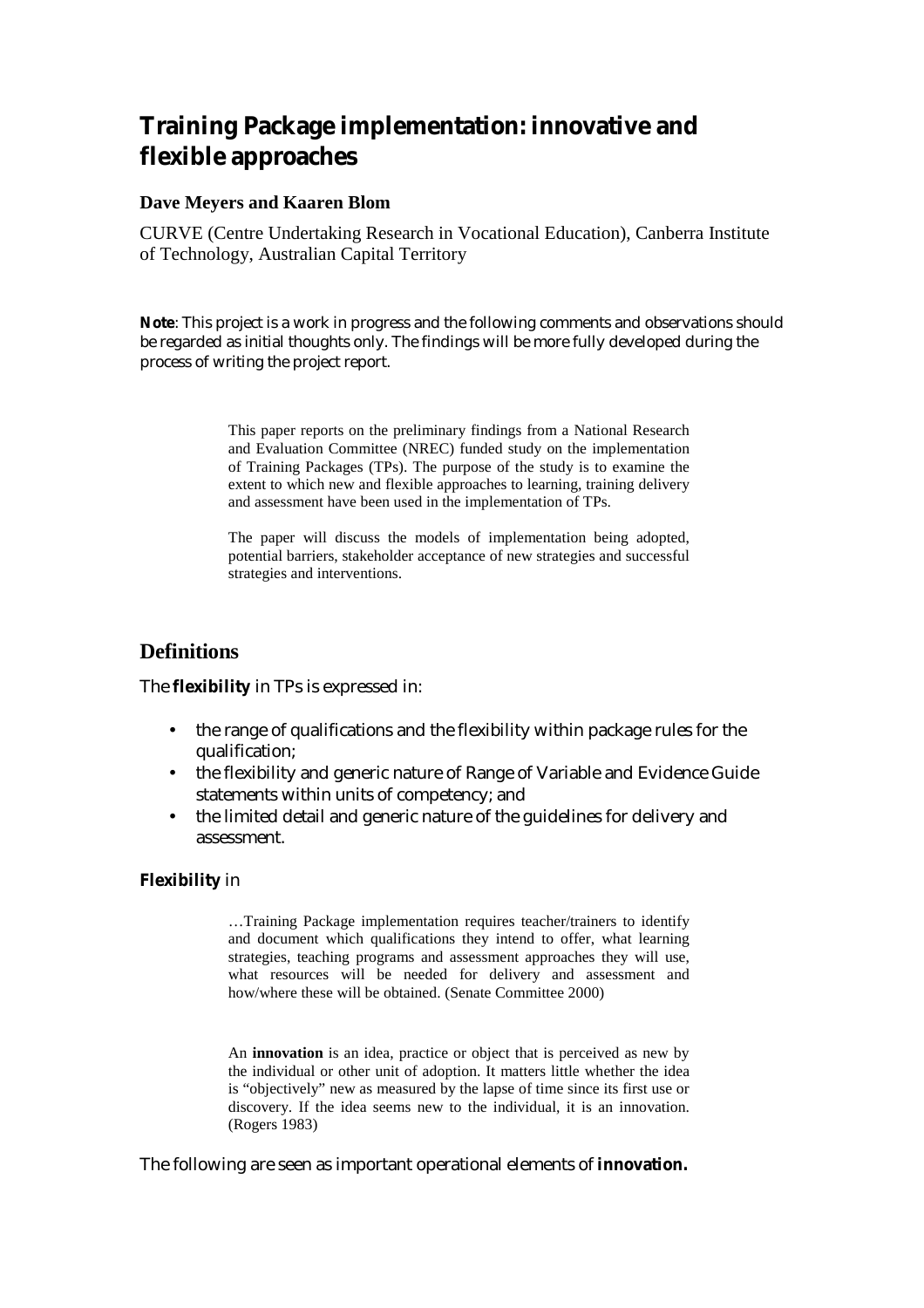**Customer focus** – All innovation should be focused on creating value for the customer. Understanding of their needs is one of the best stimulators of new possibilities.

**Creativity** – Everything starts from an idea and the best way to get a great idea is to generate a lot of possibilities.

**Communication** – Open communication of information, ideas and feelings is the lifeblood of innovation.

**Collaboration** – Innovation is a group process. It feeds on interaction, information and the power of teams.

(Innovative Network, [www.thinksmart.com\)](http://www.thinksmart.com/)

# **Background to the project**

The project was initially intended to document examples of 'best practice' in TP implementation; however, it became evident after initial research that many TPs were still in the early stages of implementation and that insufficient time had elapsed since the introduction of TPs for best practice models to have fully developed. It was therefore decided that it would be more useful for the project to focus on documentation of innovative and flexible approaches to delivery and assessment of TPs.

### **Scope of the project**

The researchers were aware at the time of drafting of the project proposal that the Department of Training and Employment in Western Australia was already conducting a study on behalf of the Australian National Training Authority (ANTA) which was focused on traditional trade areas entitled 'Alternate pathways to AQF Certificate III Qualifications in Trade Occupations'. Therefore, they proposed a complementary study to research ways in which TPs were being implemented in non-traditional trade areas in other states.

The project proposed single case studies of innovative RTOs located in New South Wales, the Australian Capital Territory, Victoria and South Australia, and two case studies in Queensland.

Categories of RTO selected for the case studies include an enterprise-based RTO, a community-based RTO, institutional public RTOs and a smaller scale public RTO. The focus for these RTOs is variable. Some focus on assessment-only operations, which is mostly assessment-only but has some training provision, while the public RTOs engage in delivery and assessment activities. Also, some RTOs focus on delivery and assessment of competencies within a single TP, while others deliver training and assessment in over 30 different TPs.

Given the diverse nature of the RTOs included, it follows that there are quite different constraints and considerations involved according to the individual charter of the RTOs.

For instance, assessment-only RTOs which assess under a single TP need much less infrastructure and have simpler administrative structures than those required by institutional RTOs. As a consequence, their capacity for innovation and flexibility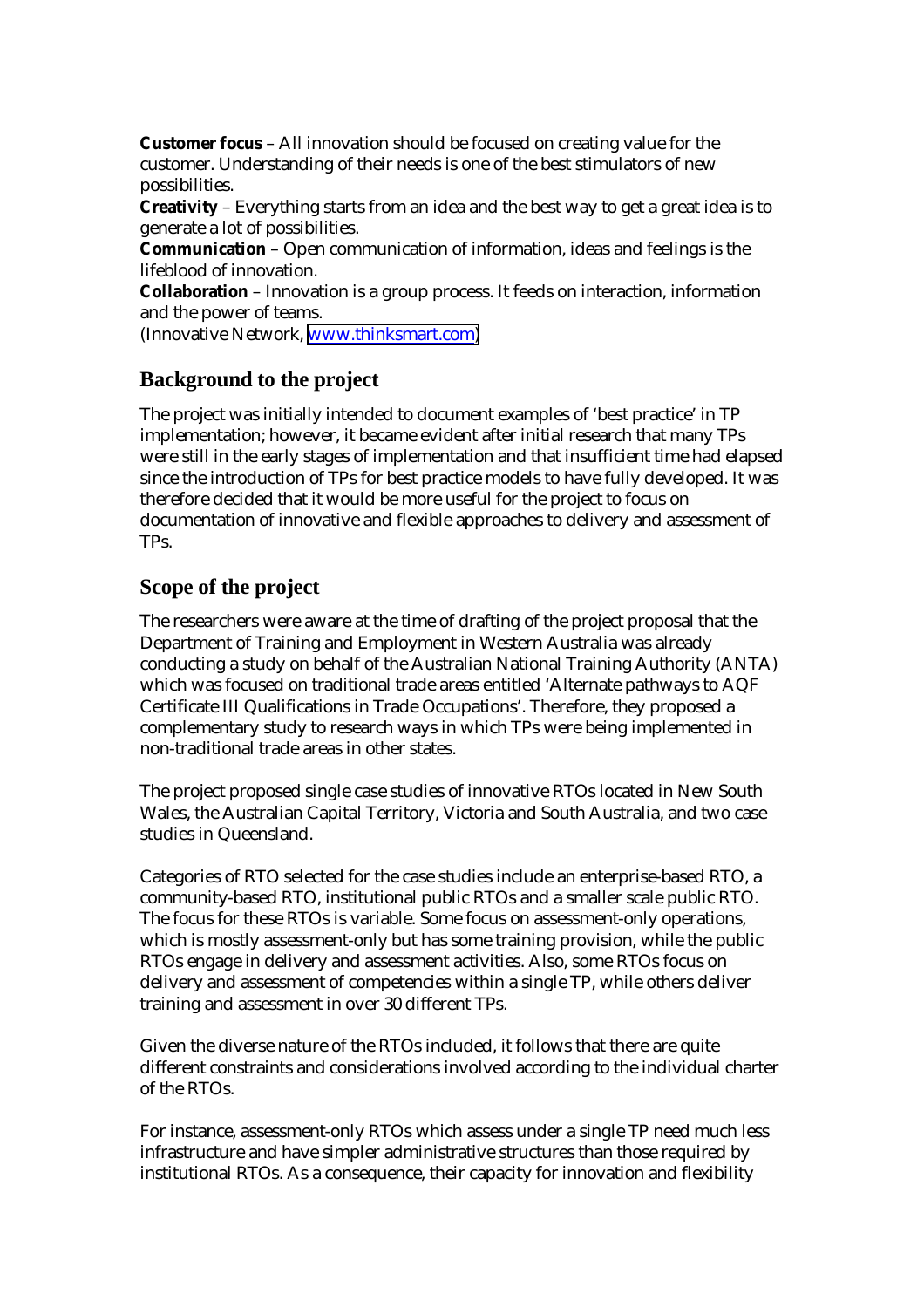may be enhanced but at the expense of having the capacity to provide comprehensive training across a diverse range of TPs.

# **Candidate selection**

Information regarding potential candidates for case studies was gained by consultation with approximately 20 state and national ITABS, and informally through technical and further education (TAFE) networks. This consultation process with ITABs yielded approximately 20 potential case studies that were then ranked according to the following selection criteria. A final group of six candidates was then selected.

| Selection criteria for case studies       |                                 |
|-------------------------------------------|---------------------------------|
| Employ a flexible approach to learning,   | Endorsement by ITAB/STA         |
| delivery and assessment                   |                                 |
| Employ non-traditional areas of           | Broad range of TPs              |
| delivery/assessment                       |                                 |
| Include an example of an Institute-wide   | VET in Schools component        |
| approach                                  |                                 |
| Include an example of collaboration       | Regional /remote area servicing |
| Must be sufficiently established to allow | Include a full on-job           |
| adequate documentation                    | delivery/assessment model       |

# **Profile of the six case studies**

### *Sydney Opera House (SOH)(New South Wales)*

This is an enterprise-based Registered Training Organisation (RTO) which provides qualifications in the Entertainment Training Package (ETP) mainly, but also provides other training, including Certificate IV in Assessment and Workplace Training. In their role as mainly an assessment-only RTO, they have a collaborative approach to working with members of the entertainment industry. They focus on servicing training needs in areas where workers have high levels of technical skill, but low levels of formal qualifications due to the absence of a formal qualifications framework for this industry sector in the past.

The initial focus has been on full on-job Recognition of Current Competency (RCC). SOH use a holistic approach to the assessment of competency, whereby a range of competencies are assessed in discussion format, rather than using a checklist approach to assess individual competencies.

A flexible approach to qualifications is also used. The ETP allows learners to specialise in areas such as lighting and sound. Although a worker may be employed as a lighting technician, many smaller organisations do not engage in the full range of activities or do not have the full range of equipment to enable workers to gain competence in all the competencies listed in the Certificate IV in Entertainment (Lighting). SOH overcomes this problem by allowing workers to complete the competencies they can from the Lighting specialisation and then to select elements from other ETP streams to make up enough points to complete a Certificate IV in Entertainment (General).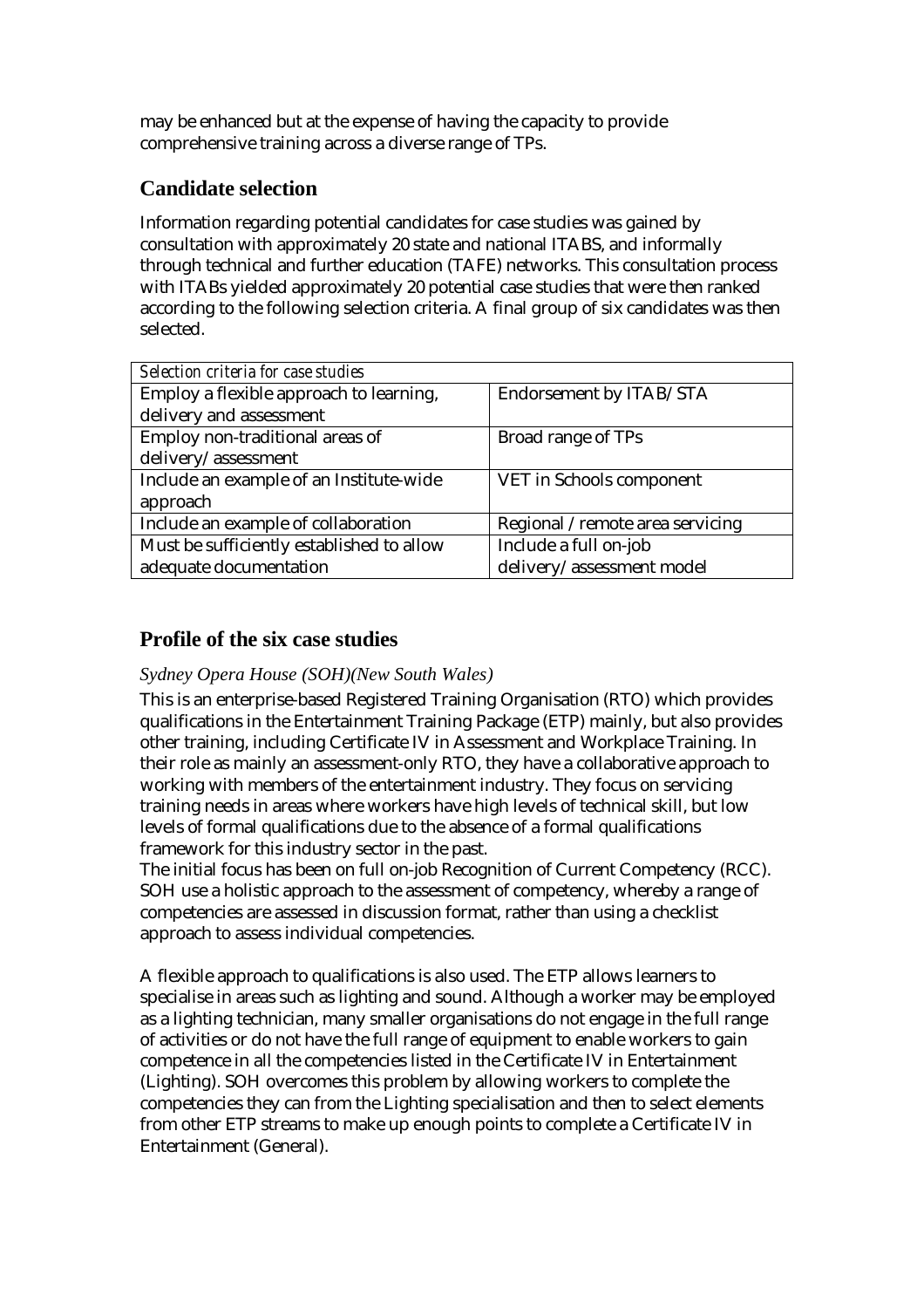SOH has worked with the Civic Theatre Newcastle using the RCC process to give workers qualifications in the ETP and has also provided integrated training and assessment to qualify them as Workplace Assessors. These people are now using their qualifications to facilitate a VET in Schools program in the Hunter region.

#### *Colac Adult Training Support Service (Victoria)*

This is a community-based RTO which delivers a range of training including the Disability Worker Stream within the Community Services TP. It is a recent winner of the Victorian Community Services and Health (State ITB) award for having an established learning culture.

This is an assessment-only RTO mainly, with an emphasis on RCC for existing workers. They also do some training delivery and assessment. They use an innovative and flexible approach to assessment. Action learning is used in the workplace to support the development of competence. Work tasks are programmed to allow staff to gain experience which is later used as part of their evidence of competency. For example, programming and chairing of staff meetings is rotated to allow a range of staff to gain experience. Professional development activities are also mapped to Training Package competencies to provide staff with experience which can then be used in the RCC process. For instance, staff are encouraged to take on a facilitation and delivery role for sessions at their regional conference. This experience is later used as evidence of competence.

#### *The Outlook (Queensland)*

This is a public RTO which now delivers the Outdoor Recreation TP. The Outlook engages in both training and assessment. They have a long history of non-accredited training delivery in the outdoor recreation area prior to the advent of TPs. Once the decision was taken to deliver training using the Outdoor Recreation TP, The Outlook used an innovative approach to form a team of people with the appropriate qualifications for delivery and assessment under the TP. The existing staff had extensive experience working in the area and believed that they could demonstrate that they were competent in most of the competencies listed in the TP, so an external industry panel was then formed. This panel conducted assessments of staff members against the competencies in the Training Package and guided the staff through the process to eventual completion of the Certificate IV in Outdoor Recreation. Staff from The Outlook have also completed Workplace Trainer and Assessor qualifications.

Once The Outlook had completed credentialing its own staff in the competencies in the Outdoor Recreation TP, its members shifted their focus to external organisations. This RTO now provides training and assessment in outdoor recreation for a broad range of community service agencies. About 120 staff from community agencies have completed training with The Outlook. About 70 of these trained staff have subsequently been registered to bring service agency clients to the Outlook site and to use the facilities as part of their early intervention services strategy. The intention is to work with the clients at a personal development level using the experiential learning model rather than on the completion of whole qualifications, although clients may in the process complete some, or even all of the competencies in the Outdoor Recreation Training Package, if appropriate to their needs.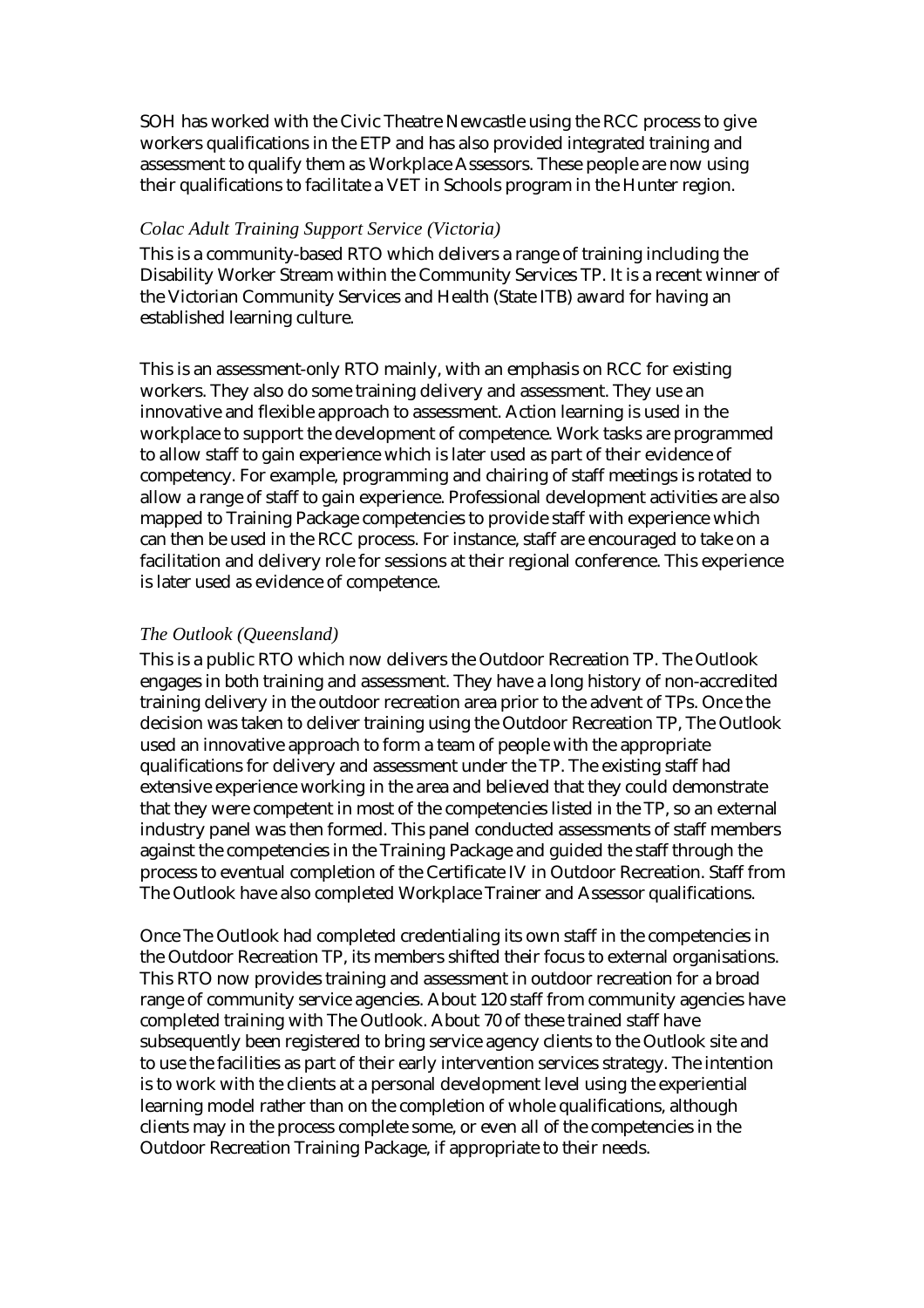After some experience, it has become evident that to effectively service the needs of their clients, the service agency workers need a broader range of competencies than those available in the Outdoor Recreation Training package. The Outlook has responded flexibly to this need by developing an innovative Certificate IV in Program Development and Facilitation which comprises competencies from the Community Services TP as well as from the Outdoor Recreation TP. It is proposed that community service agency workers will select appropriate competencies, and after participation in residentials and completion of workplace projects, will be assessed for competence. It is expected that this qualification will better equip community service agency workers with the mix of skills required to work effectively with their particular client group.

#### *Southern Queensland Institute of Technology (SQIT) – Toowoomba College (Queensland)*

This is a public RTO which delivers training and assessment in a broad range of TPs. The delivery of the Horticulture TP has been selected to showcase flexible and innovative delivery strategies that can be used to service the training needs of learners in remote communities. SQIT provides training to about one third of the area of Queensland, with learners being located quite remote from Toowoomba. For instance, some learners are located 900 km west of Brisbane.

Opportunities for direct face-to-face training in this situation are obviously limited, so a distance education model was adopted which involves traditional elements such as mail outs of reading materials complemented with effective use of information technology. Video conferencing and web-based video streaming are central features of this strategy.

Formal contact between learners and staff from SQIT occurs at least six times each year. Contact includes twice-yearly student attendance at workshops in Toowoomba and on-site visits by SQIT staff to learners in remote areas, supplemented by phone, fax and email contact. This 'pastoral care' strategy is considered essential to improving ultimate completion rates for remote area learners.

The workshops in Toowoomba are flexibly structured according to the requirements of the learners. There is no set structure or format; rather, each workshop is structured to cover the competencies required by the learner group attending.

#### *Regency Institute of TAFE – Regency Annexe (South Australia)*

This is a public RTO which delivers training and assessment in a broad range of TPs. The focus for this case study is on the delivery of the Children's Services stream of the Community Services TP and the use of Learning Centres as an innovative way to deliver the training.

Regency Institute uses multiple pathways for learners to complete qualifications in a flexible fashion and according to their particular needs. They have an established history of servicing the training needs of clients in northern Adelaide as well as remote area training, including Aboriginal and other communities, in the northern part of the state using a traditional distance education model. They also train people in workplaces and make extensive use of the RCC process for these experienced workers.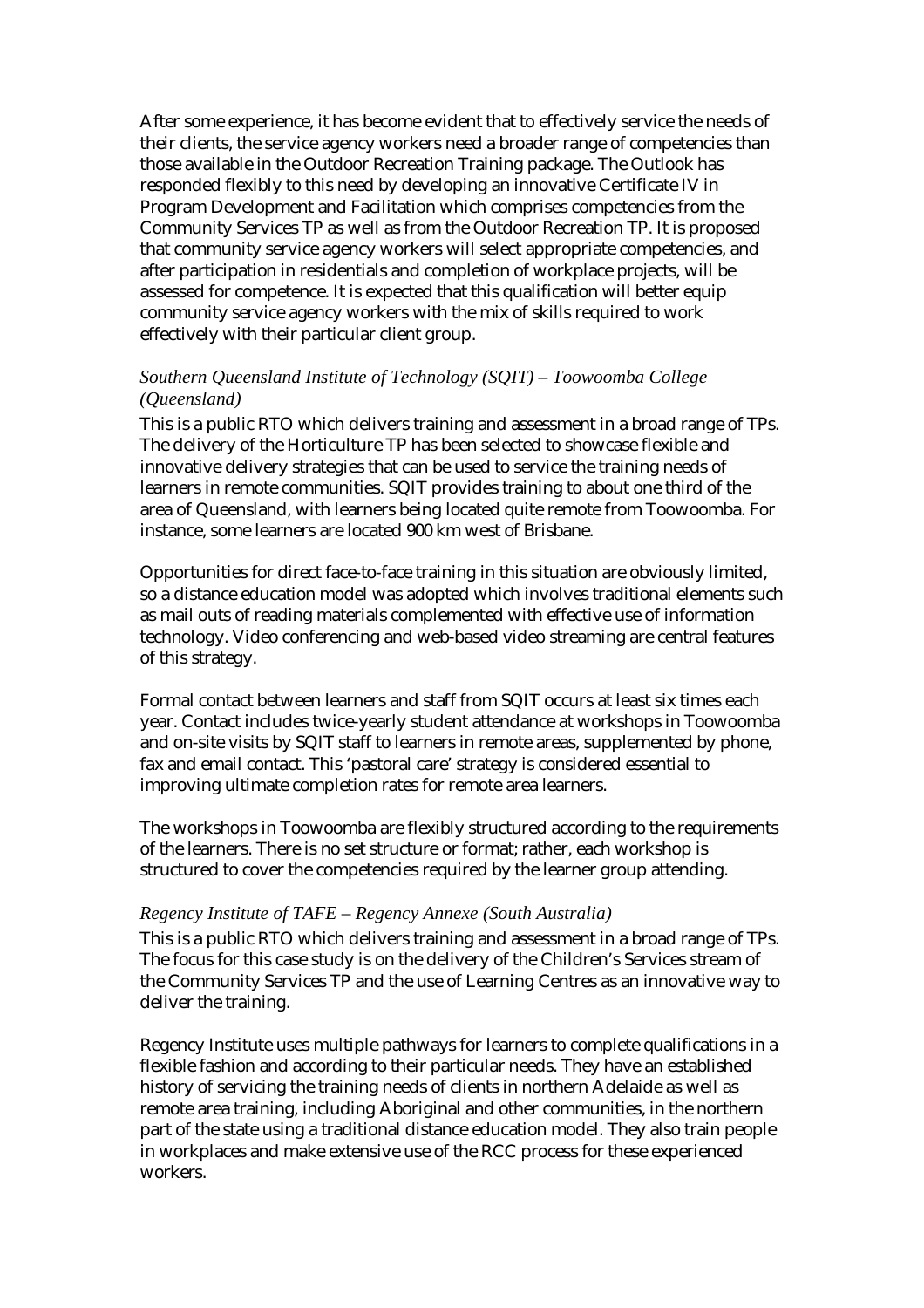They have in the past used traditional work placement for campus-based learners who do not have a workplace. This involved students completing theoretical components of their course on campus then doing a block placement in a child care centre. Regency staff would visit these students for about one hour per week and complete a holistic on-job assessment of each student's performance.

It was decided, as part of the implementation strategy for TPs, that the placement system was inadequate. It was considered that there was less of a theoretical component underpinning competencies in the TP and that every competency had a practical component which had to be addressed individually. Students therefore needed to spend more time in the workplace, and more time was required for assessment. Staff from the Regency Institute wanted to ensure that the approach they adopted for the implementation of the Training Package had the approval of industry. It was therefore decided to hold workshops with industry representatives with the aim of jointly developing the implementation strategy. These workshops resulted in the Learning Centre concept. The distinguishing feature of Learning Centres is the placement of six students per centre with two students assigned to the care of infants, two students assigned to care for toddlers and two students to care for babies. The students work in the centres two days per week for a semester. A Regency Institute facilitator attends the Learning Centre for six hours per week and provides training and assessment for the students.

This system is seen as having several advantages over the old system, where students and facilitators spent less time in child care centres and more time on campus at Regency Institute. Employers have commented that it is better for parents and children for the students to be on site more often, as they become familiar faces in the centres. Also, the links and communication channels between TAFE facilitators and centre staff are strengthened by the increased time that TAFE facilitators are spending out in the centres.

#### *Canberra Institute of Technology (CIT) (Australian Capital Territory)*

This is a public RTO which delivers training and assessment in a broad range of TPs. CIT has set up a comprehensive institute-wide implementation strategy.

This has included the following elements:

- A program of professional development for teachers using TPs, involving information dissemination seminars and formal action learning groups which worked to solve implementation issues within faculties and then disseminated their findings across the whole institute.
- Involvement in public forums for industry and public/private training providers.
- Participation in a virtual forum which provided the opportunity for a broad range of stakeholders including industry representatives, training providers, ITAB members and STA representatives to discuss a range of issues online.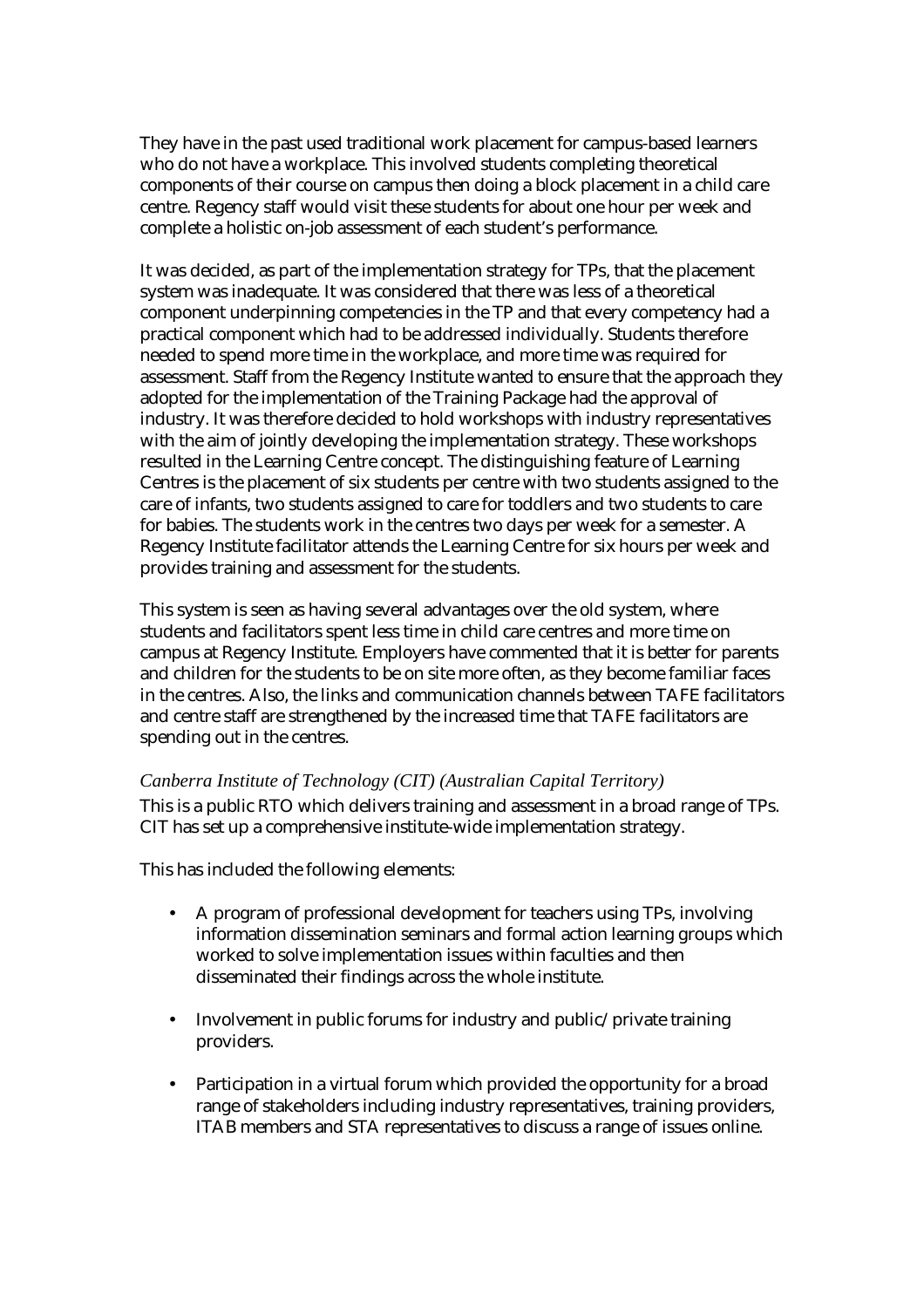- Extensive curriculum development to ensure that TP competencies became the central focus for all training activities, while allowing value-adding by identification of a strong framework in which delivery of underpinning skills and knowledge could occur.
- Major modification of existing student information management and record keeping systems to accommodate direct recording of competencies from TPs as well as recording modular outcomes.
- Fostering of collaborative arrangements with an emphasis on moving training on-job where appropriate.
- Creation of a TPs hotlink on the CIT website, which linked to information about TPs and provided a virtual workspace in which major aspects of the professional development project were conducted.

# **Recurrent themes**

- All the organisations documented in the case studies have used innovative and flexible approaches to delivery and assessment of TPs.
- The needs of learners have been the central focus for the framing of processes.
- Providers who have had previous experience with competency-based training and assessment have commented that this has assisted them with the uptake of TPs.
- Most providers were using multiple pathways to qualifications and including a mix of on-job and off-job training and assessment strategies.
- Extensive use has been made of RCC for existing workers and recognition of prior learning (RPL) where learners have done previous relevant studies in the subject area.
- A mix of traditional and flexible delivery strategies have been used.
- Collaboration and close liaison with industry has allowed providers to access valuable enterprise resources for training.
- There are many non-traditional type trainers, as well as learners, involved with TPs, some of whom were not participating in older-style training models.

# **Emerging questions**

The researchers have observed a broad range of approaches to assessment of competence and gained the impression that it is possible that quite different standards for assessment are possibly being applied by assessors, depending on the sort of RTO they represent and the client group with which they are working.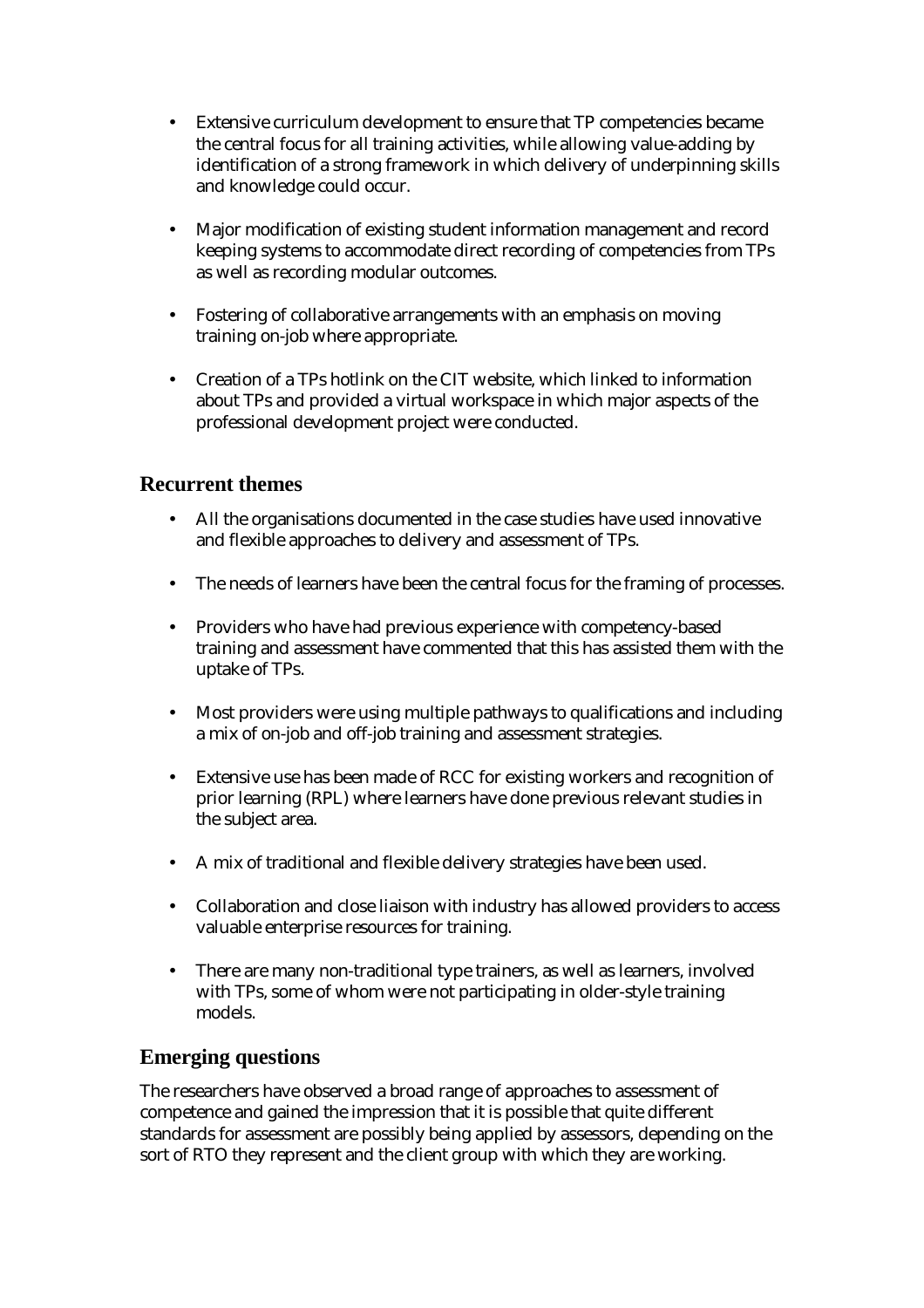How consistent is the level of assessment expertise across RTOs and are assessments conducted with equivalent rigour across all sectors and client groups in the VET system?

The type of evidence required for demonstration of competence and the process for evidence gathering also appears to be quite variable.

How consistent is the quality of the evidence gathered by RTOs and is it valid to assess multiple competencies within the one assessment event without providing discrete evidence of competence for each individual competency being assessed?

Some RTOs have initially focused on assessment for RCC of existing workers. They have been able to do this with very little infrastructure for delivery of training and without extensive other training resources. It is possible that the pent-up demand for RCC will eventually dissipate, and assessment-only providers will need to shift their emphasis to delivery of training.

How sustainable are RTOs who have been primarily engaged in RCC and who lack resources for delivery of training?

Some of the providers interviewed raised the question of how to ensure consistency in interpretation of standards across different providers and different geographical regions, and suggested that there is a need for moderation processes to occur.

*How and when should a moderation process be implemented to check for consistency in assessment under TPs?* 

# **Initial observations**

It appears to be critically important to have a 'driver' who takes ultimate responsibility for the oversight of implementation of TPs either at the level of single TP implementation or at an institution-wide level.

These 'drivers' need systemic and management support if the success of the implementation is to be sustained.

Other initial observations:

- The use of a team approach increases the likelihood of successful implementation.
- Many of the people interviewed were dynamic individuals who were engaging in innovative and flexible training strategies prior to the introduction of TPs, and while TPs have for some provided a useful vehicle to further develop these strategies, they can be given only some of the credit for the outcomes.
- Benefits are commonly observed to flow on to a broader range of people than simply those receiving the initial training; other stakeholders are affected by these concentric circles of benefit.